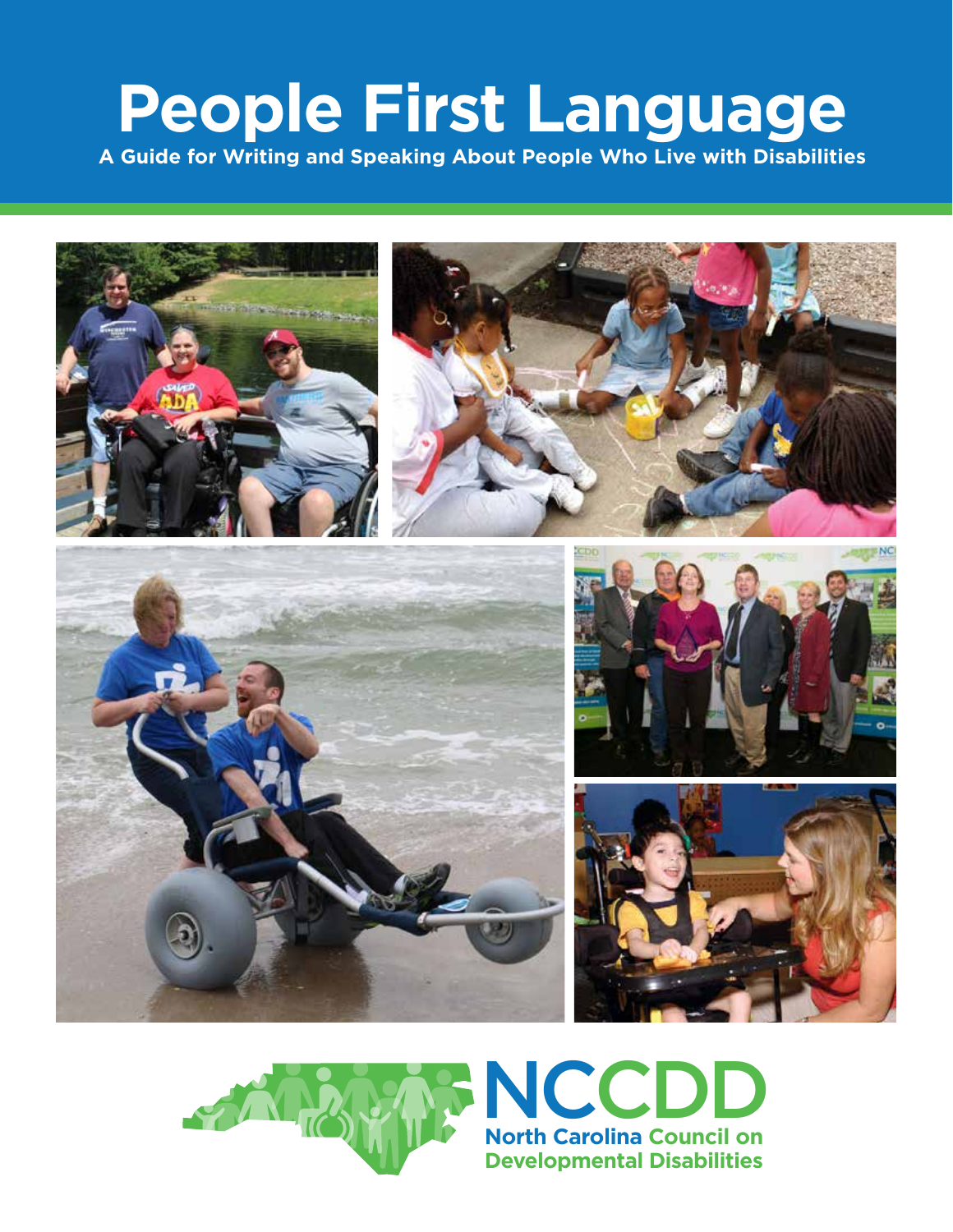### **Distinction Between Disability and Handicap<sup>++</sup>**

- A Disability is a condition caused by an accident, trauma, genetics or disease, which may limit a person's mobility, hearing, vision, speech or mental function. Some people with disabilities have more than one disability.
- A Handicap is a physical or attitudinal constraint that is imposed upon a person, regardless of whether that person has a disability. Webster's defines handicap as "to put at a disadvantage."
- Example: Some people with disabilities use wheelchairs. Stairs, narrow doorways and curbs are handicaps imposed upon people who use wheelchairs.

++Disability Handbook, City of San Antonio, TX. www.sanantonio.gov/planning/disability\_handbook/deh1.asp

## **Tips for Reporting on People with Disabilities\*\***

- **• Do not focus on disability** unless it is crucial to a story. Focus instead on issues that affect the quality of life of those same individuals, such as accessible transportation, housing, affordable health care, employment opportunities or discrimination.
- **• Do not portray successful people with disabilities as superhuman.** This raises false expectations that all people with disabilities should be high achievers.
- **• Do not sensationalize a disability** by using such language as "afflicted with," "crippled," "suffers from," "confined to a wheelchair, wheelchair-bound" etc.
- **• Do not use generic labels for disability groups** such as "the retarded" or "the deaf."
- Do not define individuals by their disability. **Put People First,** not their disability.
- **• Emphasize abilities,** not limitations. Show people as active participants in society.
- After the first People First Language reference, it's alright to use "disabled person" as a secondary reference.
- **• Do not use euphemisms** to describe a disability.

\*\*University of Kansas, Publications, Research and Training Center on Independent Living

# **What is People First Language?**

People First Language is a way of communicating that reflects respect for people with disabilities by choosing words that portray them accurately. Emphasis is placed on the person first, rather than the disability. The focus/subject is the person.

These words and expressions are currently preferred and reflect a positive attitude. Some language is "trendy" and meanings may vary depending on the context. The ideal is to incorporate these words into our language in a way that first and foremost, expresses the dignity of the person.

Blind; blindness Low vision; person with low vision Vision impaired Disabled (secondary reference) Person with cerebral palsy Person with a disability Person with developmental disabilities; developmentally disabled Person with paraplegia Psychological/emotional disability Wheelchair-user or uses a wheelchair

Not all people with disabilities agree on which language or terminology is preferred like any other large, yet identifiable group of people. Individuals will vary as to how they refer to themselves and how they would like you to refer to them.

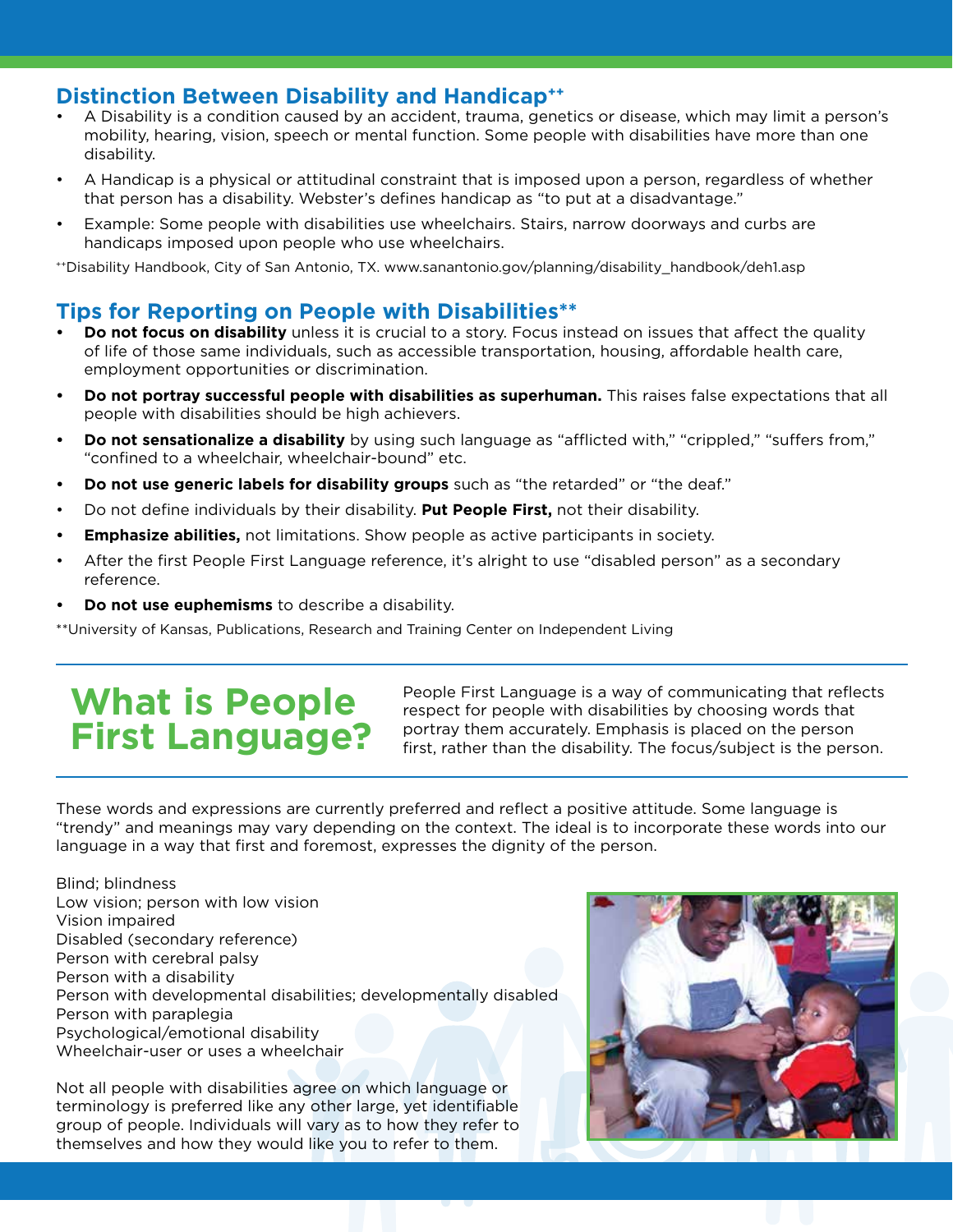### **Tips for Seeing People First**

- Talk directly to the person with the disability and maintain eye contact, even when the person is using an interpreter or a direct support professional.
- Encourage the person with the disability to express his or her own thoughts, even if others try to speak for the individual.
- If you offer assistance to the person with a disability and he or she says "No thanks," respect the person's ability to handle the circumstances.
- Use a normal tone of voice. If the person cannot hear, or understand you, he or she will let you know.
- When speaking with a person with an intellectual disability, speak in clear, short, direct sentences. To be certain that you've communicated effectively, ask the person to repeat the idea back to you in their own words.
- In social settings, treat a person with a disability in the same way as anyone else.
- Use the same conversational terms, such as "see," "hear," and "look" for a person who is blind. It is all right to use terms such as "let's walk over," even when the person uses a wheelchair.
- When talking with a person using a wheelchair, if possible, sit next to the individual so you are at the same level. However, don't kneel down.
- Be mindful if an assistive animal or "seeing eye dog" is on duty. Petting or otherwise distracting the animal is not okay unless the owner approves.
- Encourage others to interact with people with disabilities. Open, informed interaction helps overcome fear and stereotypes. People with disabilities are their own best spokespeople.
- Disability is a normal part of life.

#### **Think People First**

- **• A PERSON** is someone with autism or polio...one is not afflicted by it.
- **• A PERSON** uses a wheelchair or is someone with a disability...one is not crippled, confined to a wheelchair, or wheelchair-bound.
- **• THE PERSON** has hearing loss or uses an alternative listening device...and is not deaf and dumb, or a deaf mute.
- **THE PERSON** has epilepsy, or has a seizure disorder...and is not spastic or an epileptic.
- **THE PERSON** is someone with Down Syndrome...not a Mongoloid.
- **THE CHILD** has a disability or has a chronic illness...not a special needs child or a special person.
- He or she is **A PERSON** with a disability or someone with an intellectual or other developmental disability, not "mentally challenged," "physically challenged," "intellectually deficient," or "retarded." "Mental retardation" is almost never acceptable. "Retarded" is a hurtful slur. The correct term is "person with an intellectual disability."
- When we begin to see the person, and talk about the person first, we get to know the person and put the disability into perspective. We can begin to see that the individual has a personality, qualities and interests— all of which go far beyond his or her disability.
- No one wants to be defined by only one part of who they are. To get to know anyone, including a person with a disability, takes time.